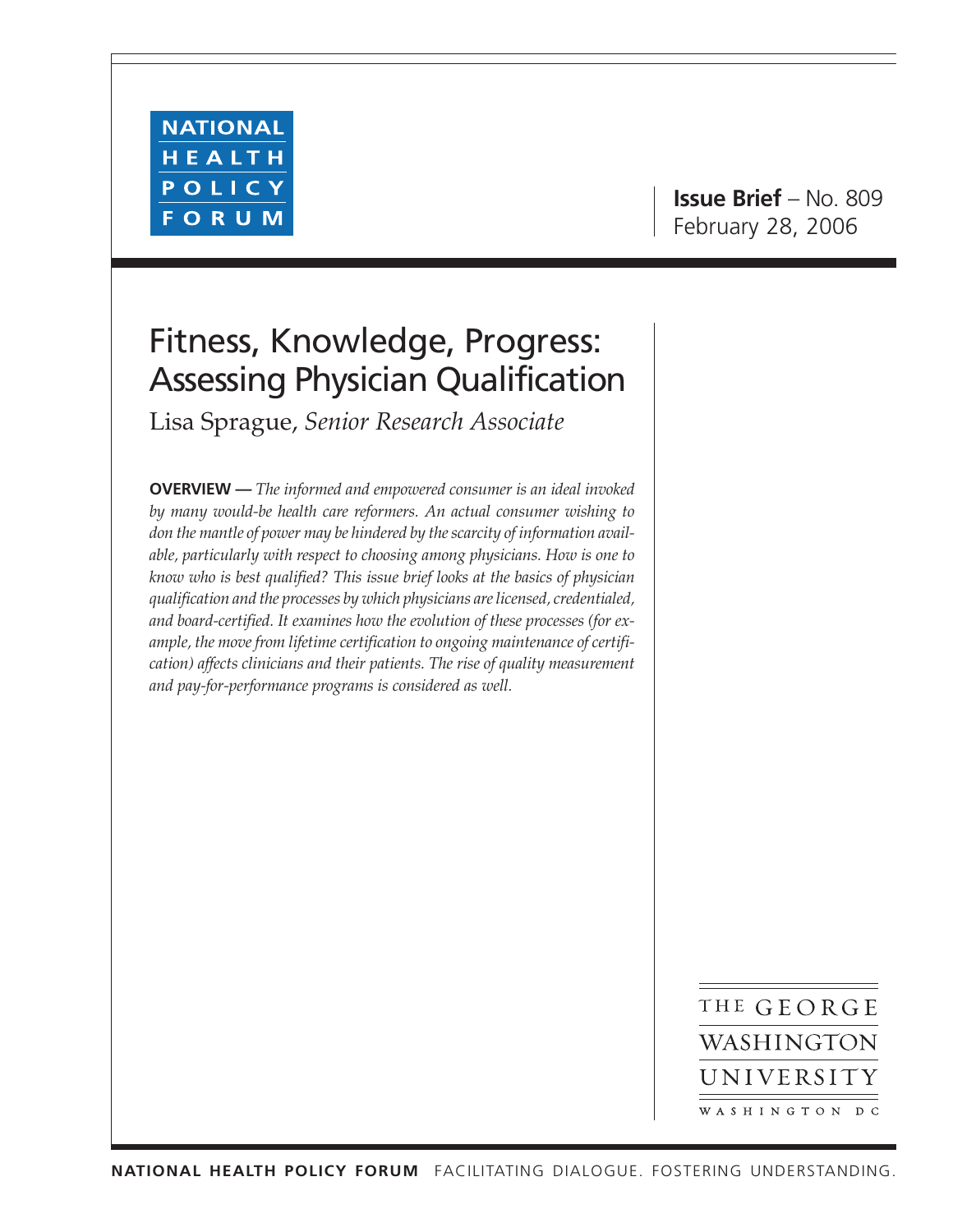# Fitness, Knowledge, Progress: Assessing Physician Qualification

It has long been a truism, borne out in many a survey, that Americans love their doctors. However much they may hate managed care, paperwork, or copays, they believe their own physicians know what they are doing and look out for patient interests. Americans also seem to believe that all health care is good, that no stone should be left unturned in diagnosing and treating their ills. Why take aspirin if you can have an MRI, one might ask, particularly given the blithe assumption that "insurance will pay for it."

For many people—even beyond the nearly 46 million uninsured—that assumption is proving unfounded. Health plan sponsors have responded to rising medical costs by requiring consumers to shoulder more of the financial burden in the form of higher premiums, deductibles, and copays. Increasingly prevalent "consumer-directed" health plan offerings, which combine a tax-favored medical savings account with high-deductible insurance coverage, are explicitly founded on the theory that people spending their own money will scrutinize services and providers more closely and choose more thoughtfully among care options.

Assumptions about physicians are being challenged as well. More people are asking: How much of what doctors do is motivated by their practice's bottom line or the source of their research grant? Is it a surprise that physicians with significant investment in—or paid substantial "consulting" fees by—device manufacturers are quite likely to use those devices? If the United States is home to cutting-edge health care, why is it that Americans receive care according to widely accepted clinical guidelines only about half of the time? The message to the American public is, "Don't put too much faith in that white coat." Physicians feel beleaguered. Policymakers wonder what information can be trusted. How does anyone know, or prove, that a clinician is qualified, competent, and practicing in a high-quality, cost-efficient manner?

During most of the modern era, the best a consumer could determine was that Dr. Smith had a license in one or more states, went to such-andsuch a medical school, and (maybe) had been certified by a specialty society. This issue brief will discuss the traditional processes for validating physician competence—state licensure, health plan credentialing, and board certification—as well as how these are evolving. It will also describe additional strategies for distinguishing among physicians.

**National Health Policy Forum** Facilitating dialogue. Fostering understanding.

2131 K Street NW, Suite 500 Washington DC 20037

202/872-1390 202/862-9837 [fax] nhpf@gwu.edu [e-mail] www.nhpf.org [web]

**Judith Miller Jones** *Director*

**Sally Coberly** *Deputy Director*

**Monique Martineau** *Publications Director*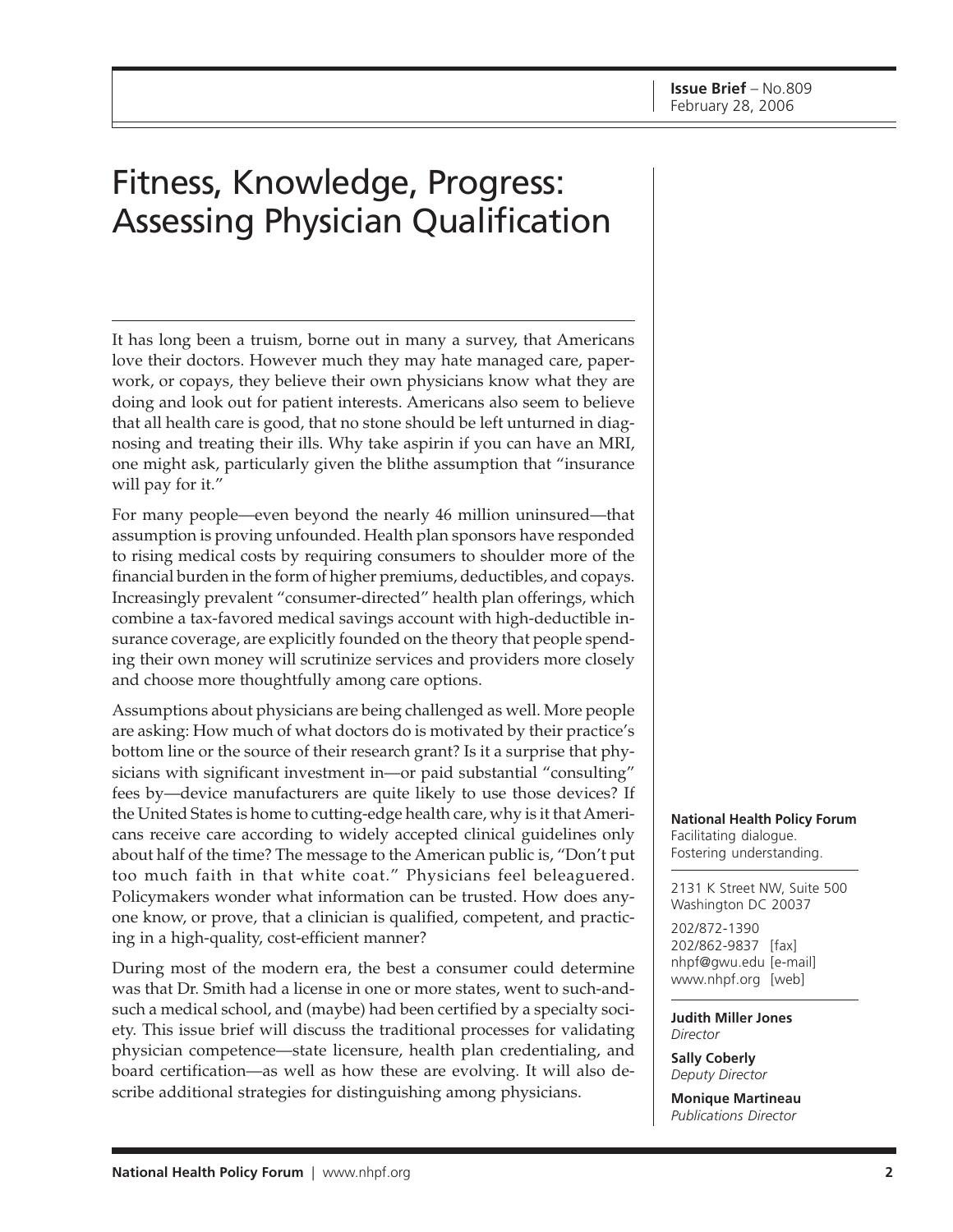**inherent right of an individual, but**

tatives of the public, generally appointed by the governor. For example, Ohio's state medical board is prescribed to have nine physician and three consumer members, each serving five-year terms. Arkansas also created nine physician seats; of three members appointed at large, one must represent consumers and one the elderly. Board members in most states are paid a nominal stipend. The majority of boards employ **"The practice of medicine is not an a privilege granted by the people of a state acting through their elected representatives."**

A state medical board comprises physicians and represen-

full-time administrative staff. Funding, determined by each state's legislature, often comes directly from licensing and registration fees. Board responsibilities include granting licenses to physicians deemed to have appropriate education and training and subsequently ensuring that they abide by recognized standards of professional conduct. In practice, such supervision mainly takes the form of examining complaints from consumers, monitoring malpractice data, and reviewing reports from health care institutions and government agencies.

The medical practice act in each state defines unprofessional conduct. Examples range from inadequate recordkeeping to conviction of a felony. A physician who is the subject of a consumer complaint of unprofessional conduct will have a formal hearing before the board, which then decides what action to take. A summary of disciplinary actions compiled by the FSMB lists a national total of 4,590 "prejudicial" actions taken in 2003 (the most recent year available). A prejudicial action involves a loss or restriction of license. Such actions are required to be reported to the National Practitioner Data Bank (NPDB), which in turn can be queried by authorized entities such as hospitals and health maintenance organizations (HMOs).

The NPDB is also supposed to be the repository of information on malpractice judgments and settlements as well as disciplinary actions taken by hospitals or professional societies that affect a physician's privileges or membership. Noting that underreporting had been a concern since the data bank's 1990 inception, the Government Accounting Office (GAO) found in 2000 that little had been done to address it.3

The NPDB is not accessible to individuals, but some state boards make physician-specific information available. For example, South Carolina in June 2005 passed a law requiring that disciplinary actions be made public. The California medical board posts disciplinary actions on its Web site.

As the Federation of State Medical Boards (FSMB) notes, "The practice of medicine is not an inherent right of an individual, but a privilege granted by the people of a state acting through their elected representatives."1 The FSMB goes on to explain, "Each state charges its medical board with protecting the public from the unprofessional, improper, and incompetent practice of medicine."2 The legal framework for such protection generally takes the statutory form of a state medical practice act.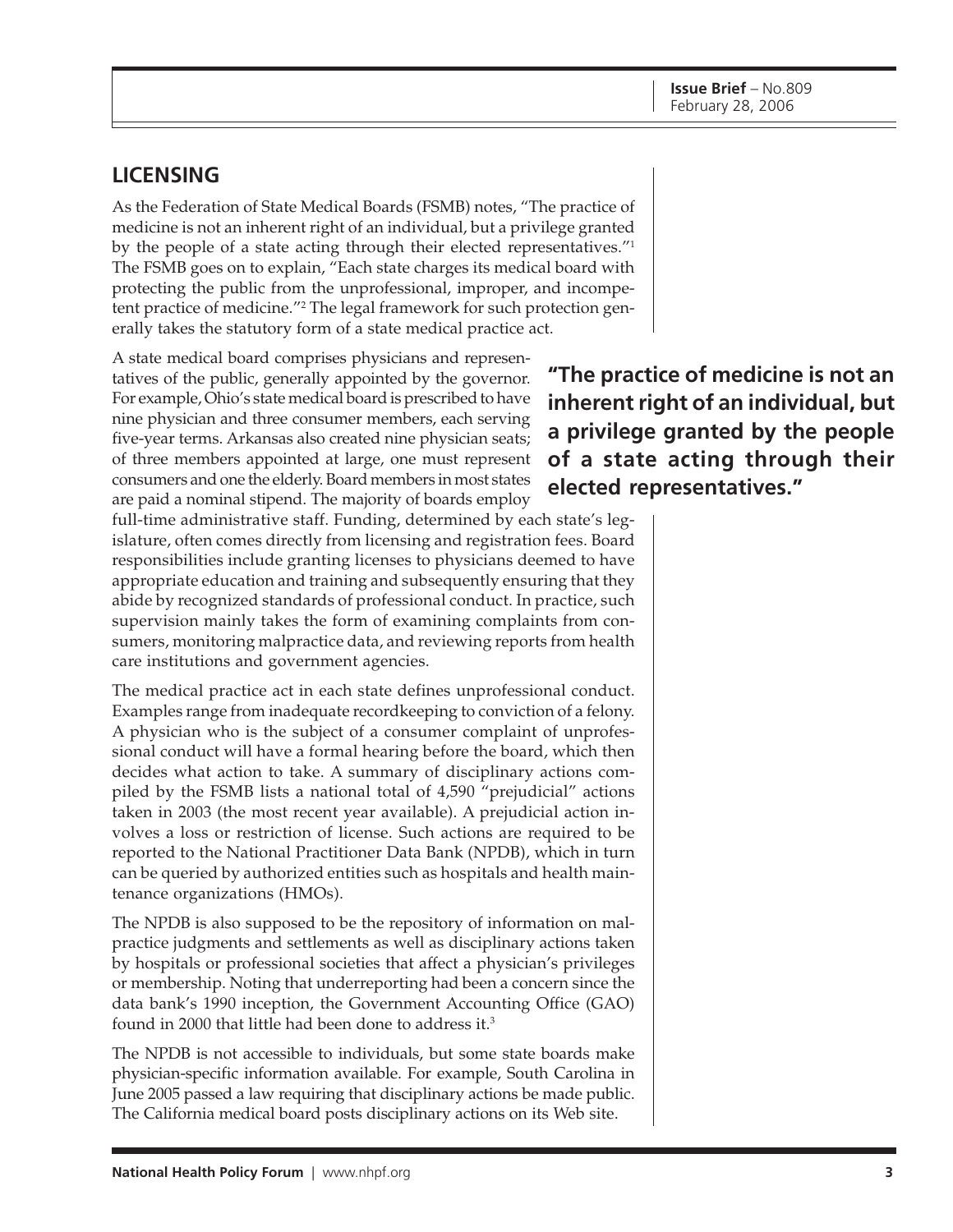Candidates for initial licensure are required to demonstrate their capability by successfully completing the three-part United States Medical Licensing Examination (USMLE). The USMLE is designed to test a candidate's basic understanding of the sciences underlying medical practice and his or her ability to apply them in patient care, in both supervised and unsupervised settings.4 It is not specialty-specific. Results of the USMLE are furnished to state medical boards. (Physicians who graduated from medical schools outside the United States and Canada must take the additional step of being certified by the Educational Commission for Foreign Medical Graduates in order to enter U.S. postgraduate programs or to apply for state licensure.)

Licensed physicians must periodically reregister with their state to preserve active status. This involves demonstrating that they have maintained acceptable standards of ethics and practice, and, in some states, participated in continuing medical education. For example, Virginia requires the physician to participate in 30 hours' worth of continuing education (at least

half of which must be earned in an interactive, "face-to-face" setting as opposed to self-study) every two years. In the absence of a felony conviction or a license previously revoked, re-licensing at present is almost automatic with the payment of a fee. The FSMB has begun to consider whether more stringent re-licensure requirements should be imposed.

## **CREDENTIALING**

As part of their license application, physicians provide verification with respect to their medical schools, training programs, and hospitals or other settings in which they have worked. Subsequently, they may be required to furnish the same information to insurers whose networks they wish to join, or to provider networks directly. Even more documentation is required by hospitals in order to confer staff privileges. Although the Centers for Medicare & Medicaid Services (CMS), as a condition of participation in Medicare, requires hospital credentialing of physicians, there is no such requirement for physicians in office practice. Adherence to credentialing procedures by hospitals and insurers is also required by the Joint Commission for the Accreditation of Health Care Organizations and the National Committee for Quality Assurance (NCQA), though accreditation is itself a voluntary process.

#### **Obtaining and Maintaining a License to Practice Medicine**

Although testing to become a licensed physician is consistent nationwide, credential requirements vary by state.

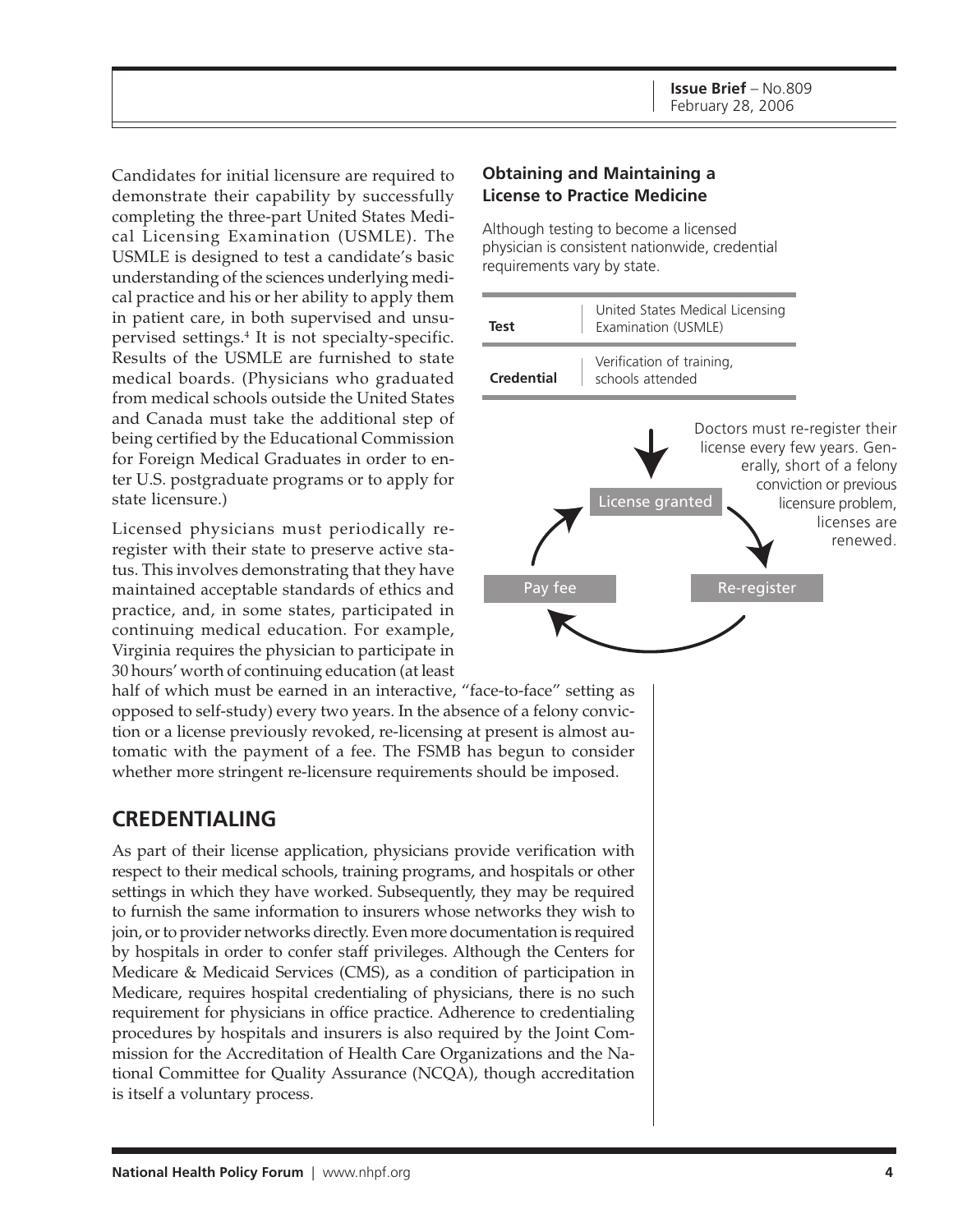Credentialing substantiates that a physician is trained and has been truthful about that training. It may also reassure (or caution) a health care organization about a physician's professional conduct history. As health plans are quick to point out, however, it does not guarantee a level of quality or service from physicians accepted by a network.

As an alternative to contacting past associates or institutions personally, physicians may turn to an entity specializing in verification. The Federation Credentials Verification Service (FCVS), established in 1996 by the FSMB, promises physicians—in return for a fee—a "permanent, lifetime portfolio of primary-source verified credentials" that can be forwarded at their request.5 Many state medical boards require FCVS use. A similar service is offered by the Universal Credentialing DataSource (UCD), a product of the Council for Affordable Healthcare (itself an association of health insurers); the UCD has been endorsed by the American Medical Association (AMA).<sup>6</sup> The AMA also offers its own "ePhysician Profiles" primary source verification. Use of a verification service eliminates the continual filling out of credentialing applications. It can also provide a secure repository for those whose medical school records might be at risk in an unstable country or whose training programs have since been terminated.

### **CERTIFICATION**

Specialty boards were formed during the 20th century by physician leaders in response to "a perceived need to demonstrate quality and differentiate among specialties."7 What is now the American Board of Medical Specialties (ABMS) was founded in 1933. Each of its member boards, now numbering 24, has required certain levels of training and the passing of a rigorous written examination in order for its specialty physicians to be certified. In order to sit for board exams, a physician must have completed a residency certified by the Accreditation Council on Graduate Medical Education (ACGME).

For many years, initial certification was for a lifetime. The president of one ABMS board described this once-and-for-all certification as "an honorific credential."8 In recognition of the pace of change in medical knowledge, specialty boards [beginning with the American Board of Family Medicine (AAFM) in 1969] gradually began to issue time-limited certificates. Certified physicians, known as diplomates, who wished to maintain their status were then required to renew at six- to ten-year intervals. By 1990, all 24 boards had adopted the recertification model.

The next step in the evolution of certification has been a move from periodic recertification to a process labeled by ABMS as continuous "maintenance of certification" (MOC). By 2000, all the ABMS boards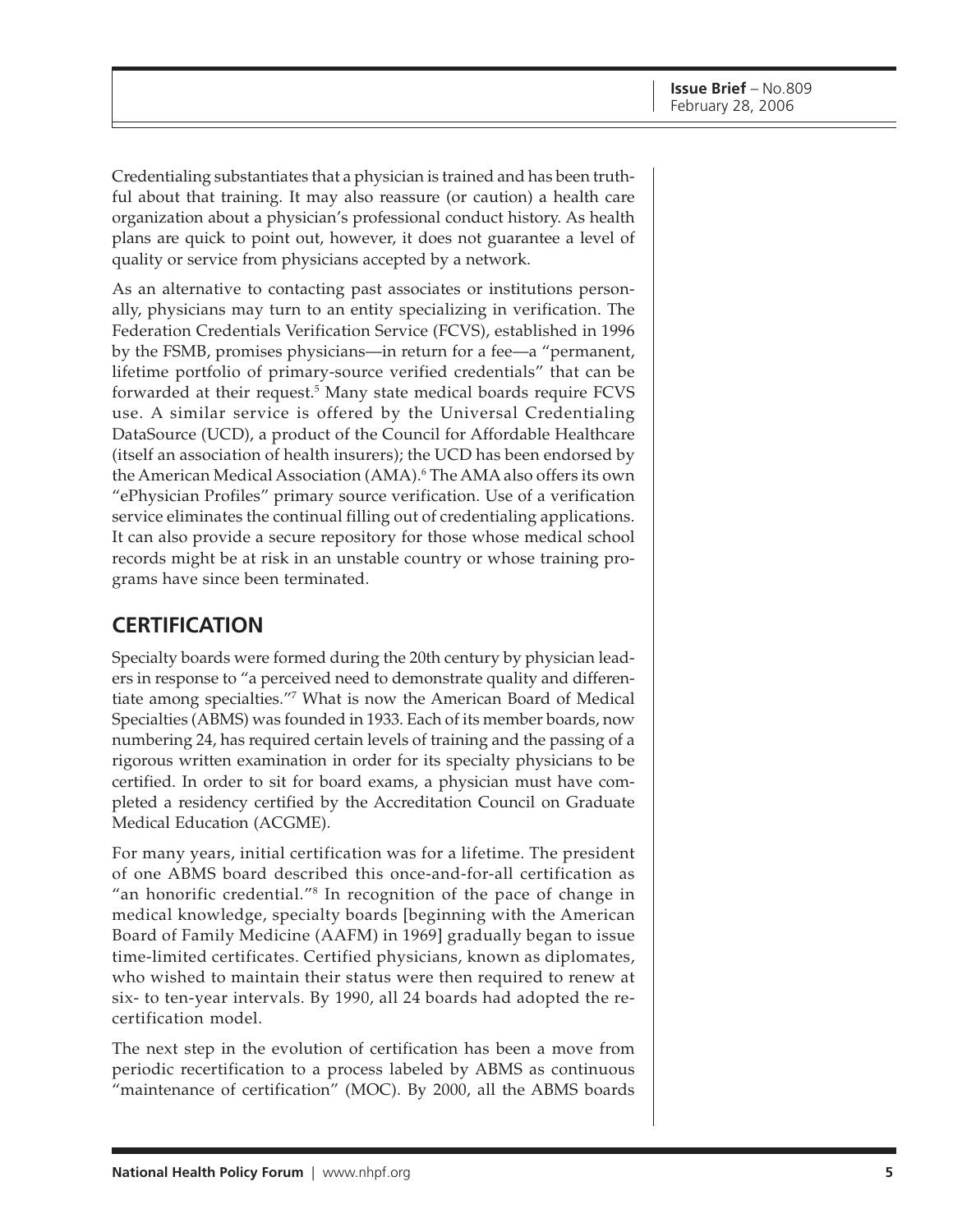had agreed to make this transition. According to the ABMS, maintenance of certification has four basic components, comprising evidence of:

- Professional standing
- Commitment to lifelong learning and involvement in a periodic selfassessment process
- Cognitive expertise based on performance on a proctored exam
- Evaluation of performance in practice

Underlying such evidence must be six general competencies defined by ACGME: medical knowledge, patient care, interpersonal and communication skills, professionalism, practice-based learning and improvement, and systems-based practice.<sup>9</sup>

Different specialty societies have put their own stamp on implementing the common MOC agenda. Some have developed tools to help physicians review their knowledge and undertake an analysis of their practice. For example, the American Board of Internal

Medicine (ABIM) makes available a series of Practice Improvement Modules, designed to help physicians assess how their practice patterns compare to national averages, identify an area for improvement, and implement a quality improvement plan. The ABMS has been active in trying to standardize appropriate parts of the recertification process. The organization has indicated that it likely will endorse use of the CAHPS (Consumer Assessment of Healthcare Providers and Systems) physician-level survey as the standard patient survey instrument for most boards to use in practice evaluations.

ABIM officials have described MOC as only a first step, albeit a big one, in creating a habit of measurement and improvement that becomes "part of what it means to be a physician practicing in the  $21<sup>st</sup>$  century.<sup>"10</sup> The ABIM is working to integrate its MOC program with other quality improvement initiatives, for example, linking its diabetes performance improvement module to NCQA's Diabetes Physician Recognition Program. (NCQA's physician recognition programs award recognition to physicians who demonstrate that they provide high-quality care to patients with specified diagnoses. $11$ )

Physician reaction to MOC has been mixed. Most criticism seems to center on the self-evaluation components required by several boards. An AAFP member characterized the computer-based modules as "esoteric, not relevant to practice,"12 while a gastroenterologist complained of "trivia questions with little clinical utility."13 The American Academy of Family Practice formally requested that the American Board of Family Practice make self-assessment optional, at least initially. (The board declined to do so, but did make multiple adjustments to the MOC process on the basis of physician feedback.)

## **Maintenance of certification is "part of what it means to be a physician practicing in the 21st century."**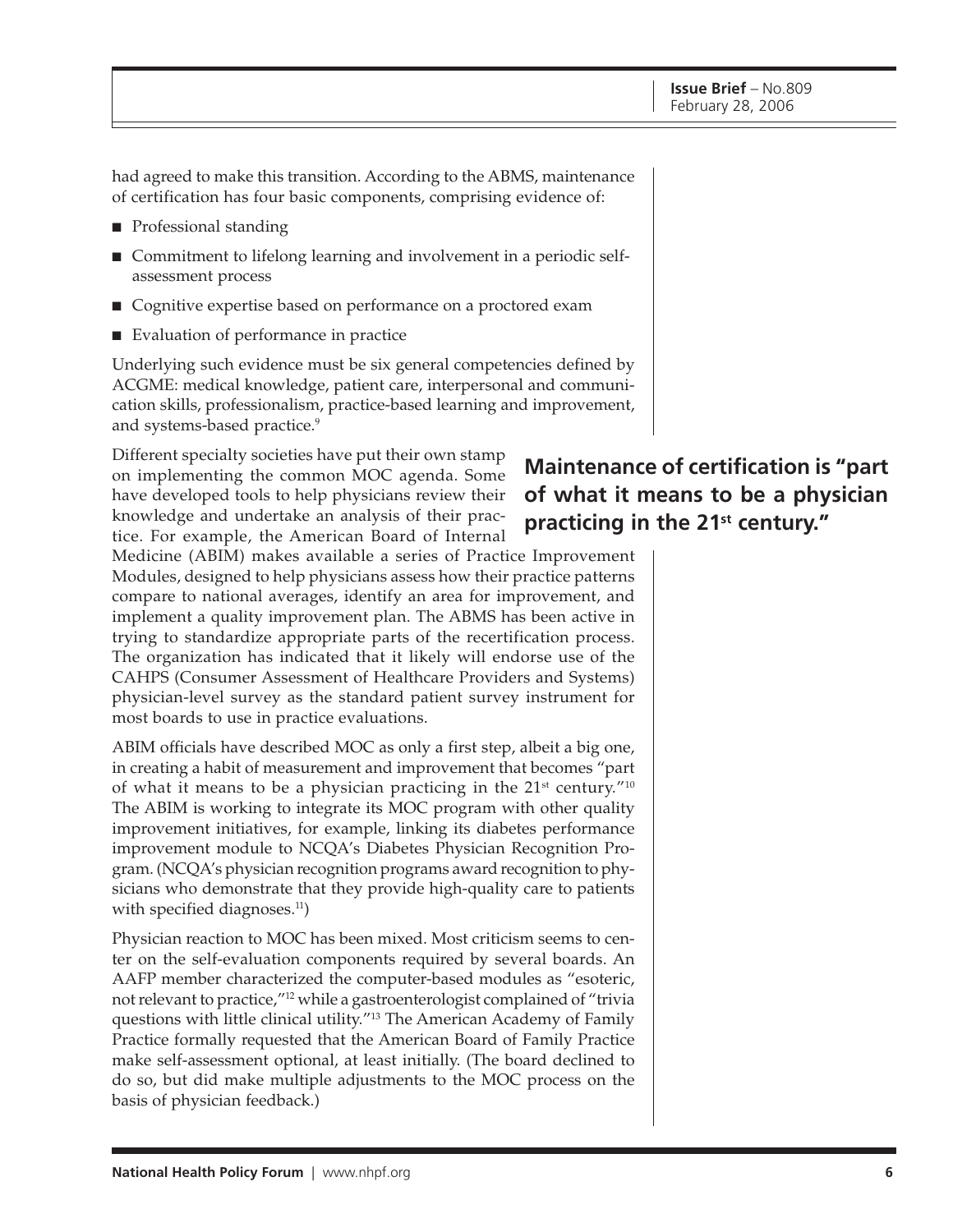Physicians whose initial, unlimited certifications were issued before 1990 have not been required to undergo recertification, though some choose to do so voluntarily.14 Although eliminating this grandfather clause might provoke membership rebellion in the specialty societies, research shows there may be reason to consider it. A systematic review of studies looking at the relationship between clinical experience (or time since medical school) and health care quality found that physicians who have been in practice longer may be at risk for providing lower-quality care. The authors offer as perhaps the most plausible explanation that physicians' "toolkits" are created during training and may not be updated regularly.15

Troyen A. Brennan, MD, JD, describing in the *New England Journal of Medicine* his own decision to pursue MOC voluntarily, explains that many physicians regard the exam as a hurdle. He writes, "Physicians complain that it is high-stakes (those with time-limited certificates don't want to lose them), irrelevant (it doesn't test the knowledge that internists need), not useful (one isn't a better doctor for having taken it), and time-consuming."16

A response to such objections is offered by Richard Baron, MD, who writes in the same publication, "Seen as something imposed on the profession from outside, [maintenance of certification] can feel like one more irritation. But what if we embraced a commitment to practice-based improvement as our own professional goal?"17

With the controversy over MOC, the question might well be asked, "Why bother to be certified at all?" Some physicians choose not to. However, "board-certified" may be an attribute required by health plans for participation in their physician networks or by hospitals in order to secure admitting privileges.18 In other words, there is a correlation between certification and income.

Patient insistence on certification still seems underdeveloped. Although a Gallup poll conducted for ABIM in 200419 found that 54 percent of

#### **Through the Years: The Evolution of Certification**

Since the establishment of the American Board of Medical Specialties, three approaches to becoming board-certified have been implemented for licensed professionals.

| Licensed<br><b>Doctor</b>             | <b>Certification</b>                          | <b>Periodic Recertification</b> | <b>Maintenance of Certification</b>                                                                          |
|---------------------------------------|-----------------------------------------------|---------------------------------|--------------------------------------------------------------------------------------------------------------|
|                                       | 1933 to 1969                                  | 1969 to 1990                    | 2000 to present                                                                                              |
| <b>Certification</b><br><b>Period</b> | Lifetime diplomate                            | Recertify every 6 to 10 years   | Recertify every 7 to 10 years                                                                                |
| Requirement                           | Accredited residency and<br>board examination | Board examination               | Unrestricted license, board examination,<br>self-evaluation of medical knowledge<br>and practice performance |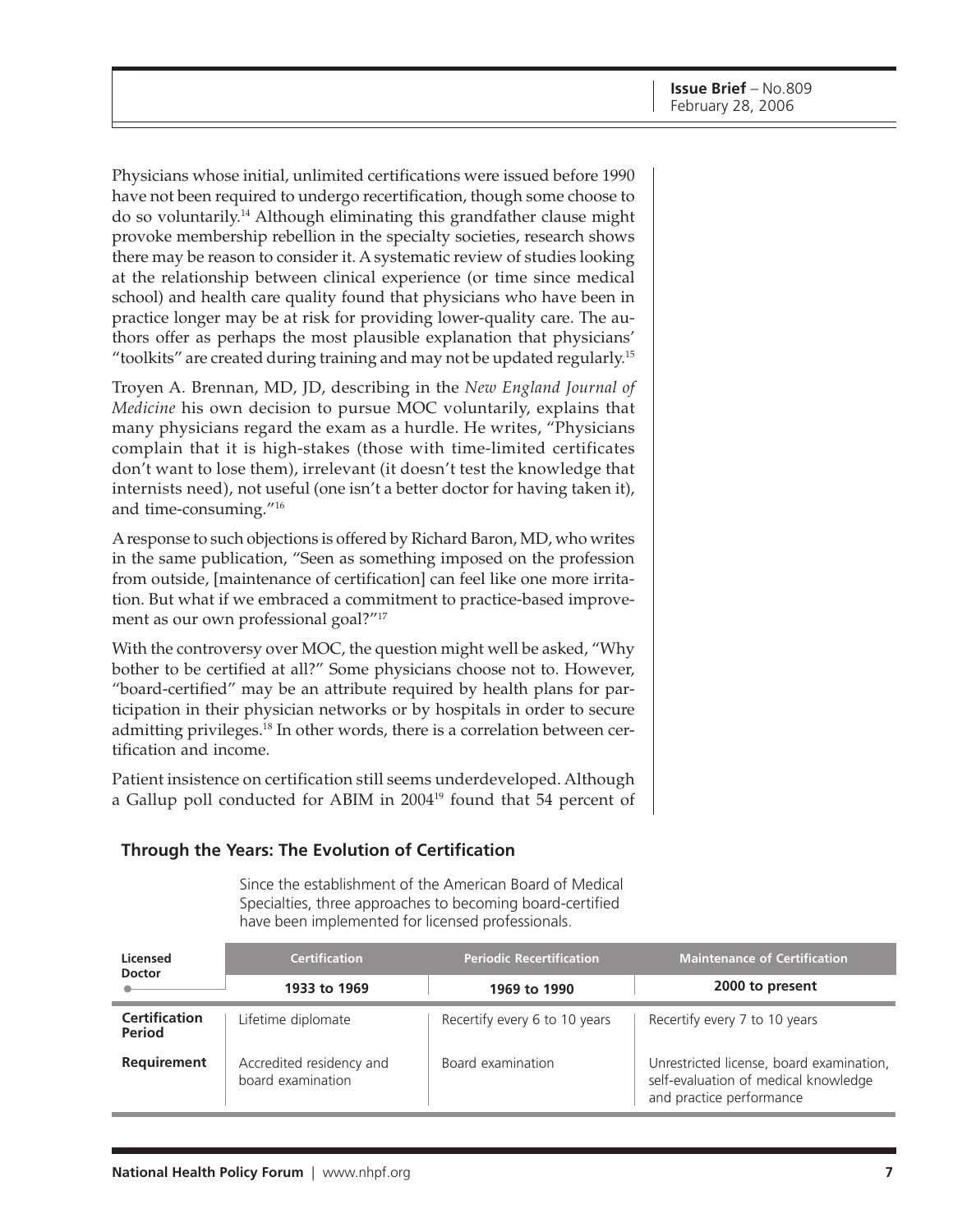respondents would be "very likely" to seek a new doctor if they found their current physician's certification had expired, one may legitimately wonder whether these conclusions were reached after copious explanation of what certification is, exactly. Perhaps the message is that consumer education is an important element in any strategy intended to hold physicians accountable.

## **A FEDERAL ROLE?**

All legally practicing physicians must have a state license. No one is required to join a specialty society or, as noted, to be certified. Is the combined oversight by the state and the profession sufficient to protect patients, ensure quality, and deliver value for money? Some would argue that the federal government should be involved as well, though other analysts raise questions about the federal government's right to regulate commerce that usually occurs within state boundaries.

One context in which a federal qualification process has been discussed is in responding to disaster, be it a hurricane or the onset of an epidemic. To what extent do differing state licensure requirements get in the way of physicians responding to a public emergency, or those who must relocate as a result? In the aftermath of Katrina, and in recognition of a public health emer-

gency, Louisiana Gov. Kathleen Blanco issued an executive order suspending state licensure requirements for out-of-state medical professionals coming to Louisiana who possessed current medical licenses in good standing in other states.<sup>20</sup> Some analysts have called for a crossstate licensing process to be instituted in order to ensure that medical resources can be assembled quickly from a variety of locations at times of great need.

Another aspect of the cross-state licensing question is where records would be kept and who would have access to them. Certainly there have been cases where a physician—or, for that matter, someone posing as a physician—has been disciplined in one state only to surface, apparently clean, in another. Should all states have access to each other's physician information? Should a federal agency be in control? Would a practical solution be to open the NPDB to the public after all?

A separate context in which possible federal action has been raised encompasses both the quality and the cost of certain services provided to Medicare beneficiaries. As physicians add more in-office services to their practices, the volume of such services increases accordingly. Writing in *Modern Healthcare,* Medical Group Management Association President William Jessee cites office-based services as a means to increase physician compensation and as possibly "the only route a medical group can take to keep its doors open."21 (Other observers question how many practices

**Is combined oversight by the state and the profession sufficient to protect patients, ensure quality, and deliver value for money?**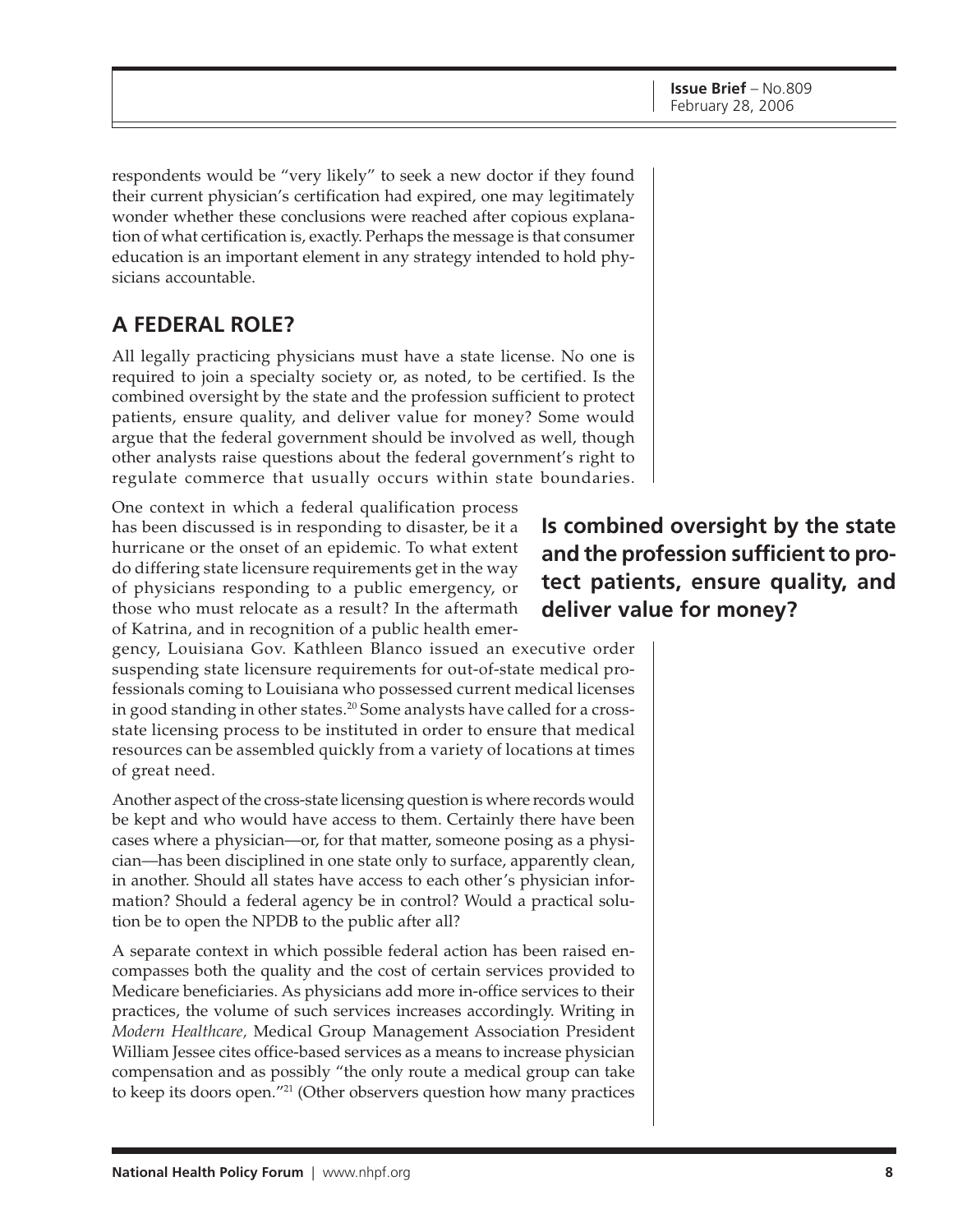have actually gone out of business for reasons beyond mismanagement.) Spending for imaging services, for example, has grown more than 60 percent between 1999 and 2003,<sup>22</sup> and their migration from hospital to outpatient settings led the Medicare Payment Advisory Commission (MedPAC) to study their proliferation. In its March 2005 report, the Commission recommended that Congress direct the Secretary of Health and Human Services to set standards for physicians who bill Medicare for performing and/or interpreting diagnostic imaging services.

MedPAC acknowledged that requiring physicians to meet quality standards as a condition of payment for imaging services would represent a major change in Medicare payment policy. Whereas hospitals have been subject to standards that serve as "conditions of participation" from Medicare's inception, the program has paid for all "medically necessary" services provided by physicians who are licensed in the state where they practice and who agree to accept Medicare reimbursement rates.

Not surprisingly, the proposal has been controversial. Radiologists were already engaged in a turf war with specialists who provide or interpret imaging studies in their own offices rather than by referral to a hospital or radiology center. For the latter group, increased revenue is an effective motivator. Although federal law restricts physicians' ability to refer

patients for radiology services in which they (the physicians) have an ownership interest, an exception is made for "in-office ancillary services." The Coalition for Patient-Centered Imaging, formed by nonradiology specialist groups in response to the MedPAC report, warned Congress not to let CMS be the judge of who is qualified to deliver imaging services. The physician's personal knowledge of the patient's condition and the patient's own convenience are cited as reasons to preserve choice.<sup>23</sup>

Imaging may be only the opening salvo. Some analysts suggest that imposing Medicare conditions of participation on physicians would be a powerful lever for ensuring and monitoring quality. The requirements might include adoption of electronic medical records, collection and reporting of quality data, or other changes deemed conducive to a higher-quality, more efficient health care system. They note that other Medicare providers with similar levels of infrastructure, such as home health agencies and dialysis facilities, are already subject to significant quality reporting requirements.

Short of formal conditions of participation is the kind of incentive that CMS has already applied to hospitals with respect to quality reporting: money. When hospitals were first given the opportunity to report data on defined quality measures and to receive feedback on their performance, participation was sluggish. Then dollars came into play, and hospitals were told, in effect, "You don't have to do this. But you'll be paid less if you don't." The Physician Voluntary Reporting Program, due to take effect in 2006, does not (yet) incorporate a similar financial

## **Requiring physicians to meet quality standards as a condition of payment would represent a major change in Medicare payment policy.**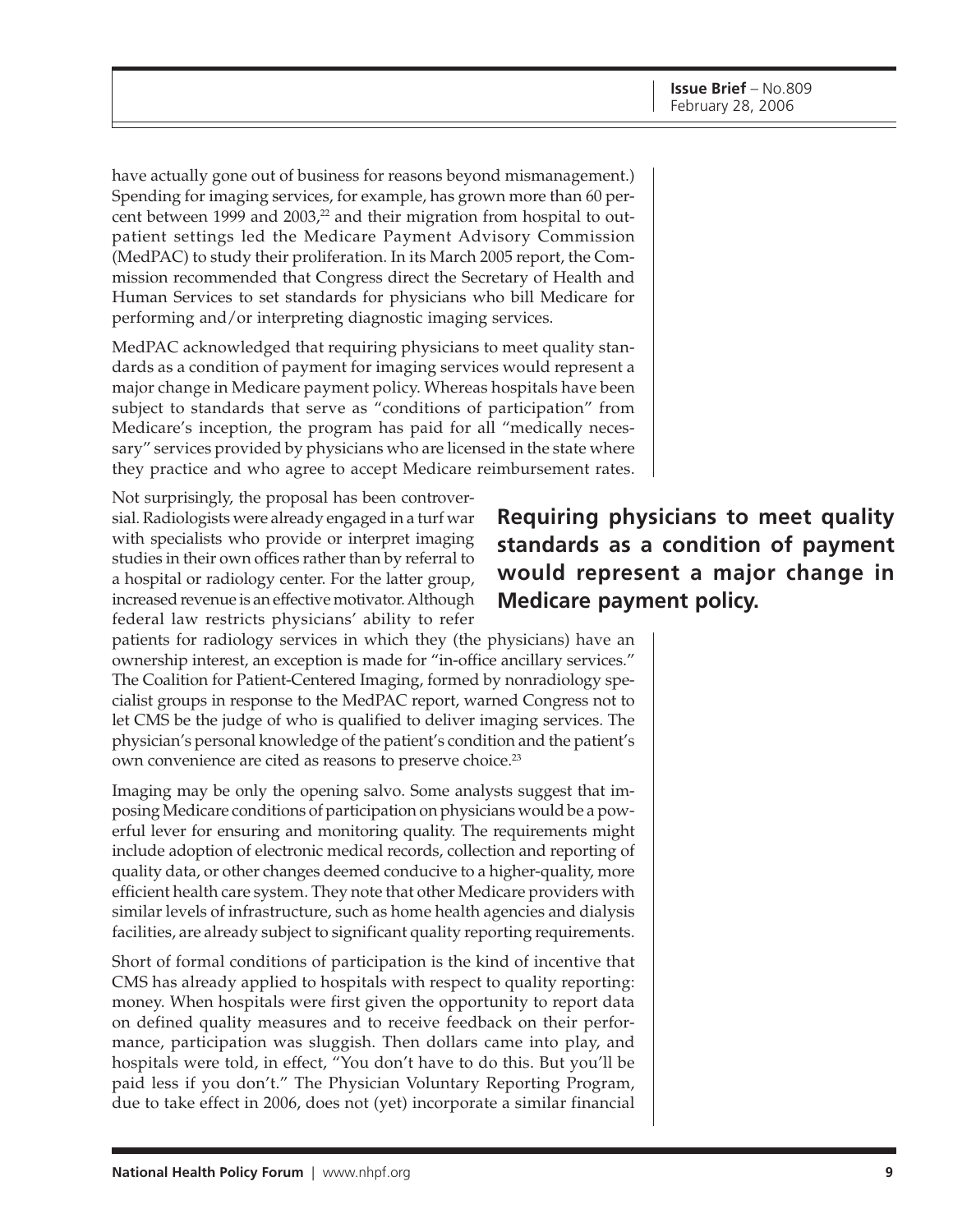incentive. However, the Medicare Value Purchasing Act (S. 1356), introduced by Sen. Chuck Grassley (R-IA) in 2005, would reduce physicians' reimbursement by two percent if they fail to report quality data by 2007.

### **PHYSICIAN ACCOUNTABILITY: LOOKING FORWARD**

As the evolution of certification indicates, 21st-century payers are not content with the old "prove yourself once" model of physician qualification. In part, this discontent reflects the sheer volume of new clinical information now being generated. It is also a response to well-publicized documentation of poor-quality care, such as the Institute of Medicine's 1999 *To Err is Human* or Elizabeth McGlynn and colleagues' 2003 "The Quality of Care Delivered to Adults in the United States," which found that patients receive recommended care only 55 percent of the time.<sup>24</sup> Physicians are being asked to demonstrate and indeed upgrade their skills.

Pay-for-performance (P4P) programs, which frequently tie financial reward to attainment of specified standards of care, are proliferating under the sponsorship of health plans, employers, and even some physician groups. Once again, reactions have been mixed. While some physician leaders have applauded the P4P concept as long overdue, the prospect of being measured and compared to others is not native to physician culture. The American Medical Association's *Guidelines for Pay-for-Performance Programs* is very prescriptive as to the kinds of measurement, risk adjustment, reimbursement, and other requirements they consider acceptable.<sup>25</sup>

With the addition of P4P arrangements, a physician may now be, or feel, judged by the state (or states, in the case of some telemedicine practitioners), his or her professional society, multiple health plans, patients armed with Internet printouts, and, waiting in the wings, the federal government. While a degree of exasperation is understandable, there is momentum in both the public and private sectors to expand P4P.

It might seem that "getting used to it" is in order. P4P continues to gain momentum. The Leapfrog Group, a consortium of health care purchasers dedicated to improving the safety, quality, and affordability of health care in the United States, is documenting the spread of P4P programs. Leapfrog's Incentive and Reward Compendium detailed 93 operational P4P programs at the end of 2005. In addition, MedPAC Executive Director Mark Miller, responding to a question following testimony before the Subcommittee on Health of the House Committee on Ways and Means in March 2005, said that he "would not close the door" on the possibility that he could be back to talk to subcommittee members about regulating services in addition to imaging.<sup>26</sup> Many outside the medical profession continue to express skepticism about the level of "self-policing" it has demonstrated to date.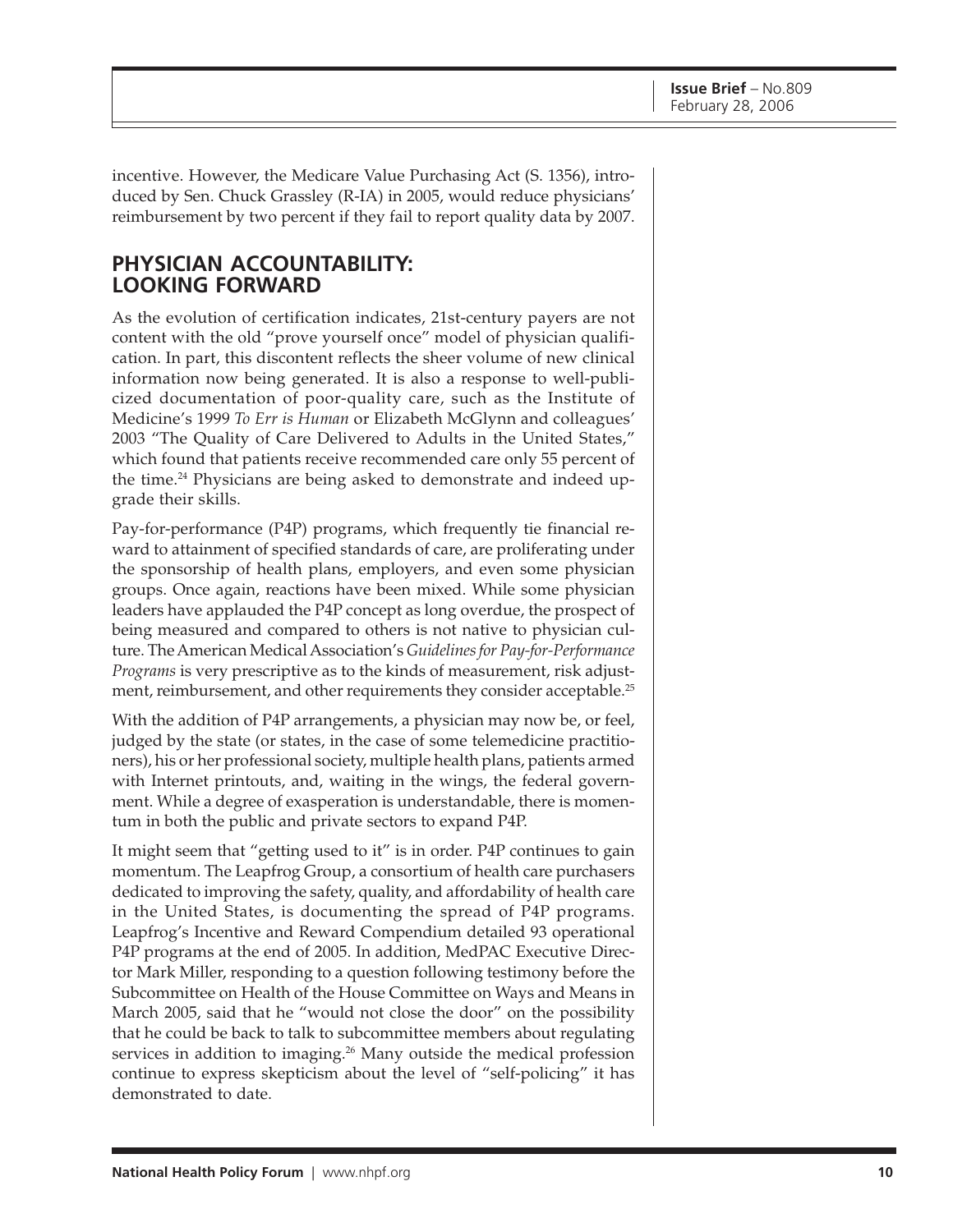On the other hand, multiple discrete and uncoordinated efforts to measure performance, improve quality, and generally keep physicians on their toes may be seen as adding to the overall fragmentation of care delivery. It certainly adds to the modern physician's storied disenchantment with the practice of medicine.

There appears to be consensus that "trust me" is not the mantra to quell all concern with physician behavior. The profession might do well to embrace an effort to restore its luster through a demonstrated commitment to quality improvement, as suggested by Dr. Baron and others. Regardless of whether medical professionals choose to embrace quality improvement on their own, the crowd of other stakeholders willing to impose such a commitment continues to grow.

#### **ENDNOTES**

1. Foundation of State Medical Boards (FSMB), "About State Medical Boards," FSMB Web site; available a[t www.fsmb.org/smb\\_overview.html.](http://www.fsmb.org/smb_overview.html)

2. FSMB, "Protecting the Public: How State Medical Boards Regulate and Discipline Physicians," FSMB Web site; available at [www.fsmb.org/smb\\_protecting\\_public.html.](http://www.fsmb.org/smb_protecting_public.html)

3. United States General Accounting Office (GAO), *National Practitioner Data Bank: Major Improvements Are Needed to Enhance Data Bank's Reliability*, November 2000; available at [www.gao.gov/new.items/d01130.pdf.](http://www.gao.gov/new.items/d01130.pdf)

4. United States Medical Licensing Examination, "2005 Bulletin: Overview"; available at [www.usmle.org/bulletin/2005/overview.htm.](http://www.usmle.org/bulletin/2005/overview.htm)

5. FSMB, "FCVS Frequently Asked Questions," FSMB Web site; available at [www.fsmb.org/fcvs\\_faq.html.](http://www.fsmb.org/fcvs_faq.html)

6. "AMA supports efforts to reduce health plan credentialing hassles," American Medi[cal Association, press release, June 28, 2005; available at www.ama-assn.org/ama/pub/](http://www.ama-assn.org/ama/pub/category/15270.html) category/15270.html.

7. Troyen A. Brennan *et al.*, "The Role of Physician Specialty Board Certification in the Quality Movement," *Journal of the American Medical Association*, 292, no. 9 (September 1, 2004): 1040.

8. Christine K. Cassel, "The Forces Driving Recertification in Internal Medicine," *ACP Observer*, 24, no. 3 (April 2004): 2.

9. Michael G. Stewart, "Core Competencies," Accreditation Council for Graduate Medical Education; available a[t www.acgme.org/acWebsite/RRC\\_280/280\\_coreComp.asp.](http://www.acgme.org/acWebsite/RRC_280/280_coreComp.asp)

10. Cary Sennett, American Board of Internal Medicine, telephone conversation, November 23, 2005.

11. For more information, see [www.ncqa.org/PhysicianQualityReports.htm.](http://www.ncqa.org/PhysicianQualityReports.htm)

12. Brandi White, "Are You Ready for Maintenance of Certification?" *Family Practice Management*, 12, no. 1 (January 2005): 46; available at [www.aafp.org/fpm/20050100/42arey.html.](http://www.aafp.org/fpm/20050100/42arey.html)

13. Damon Adams, "Testing, Testing: For Doctors, It Never Ends," *American Medical News*, January 27, 2004.

14. "The Meaning of Board Certification," The American Board of Medical Specialties; available at [www.abms.org/Downloads/Publications/TheMeaningofBoardCertificationECChanges.pdf.](http://www.abms.org/Downloads/Publications/TheMeaningofBoardCertificationECChanges.pdf)

**Endnotes** / continued ➤